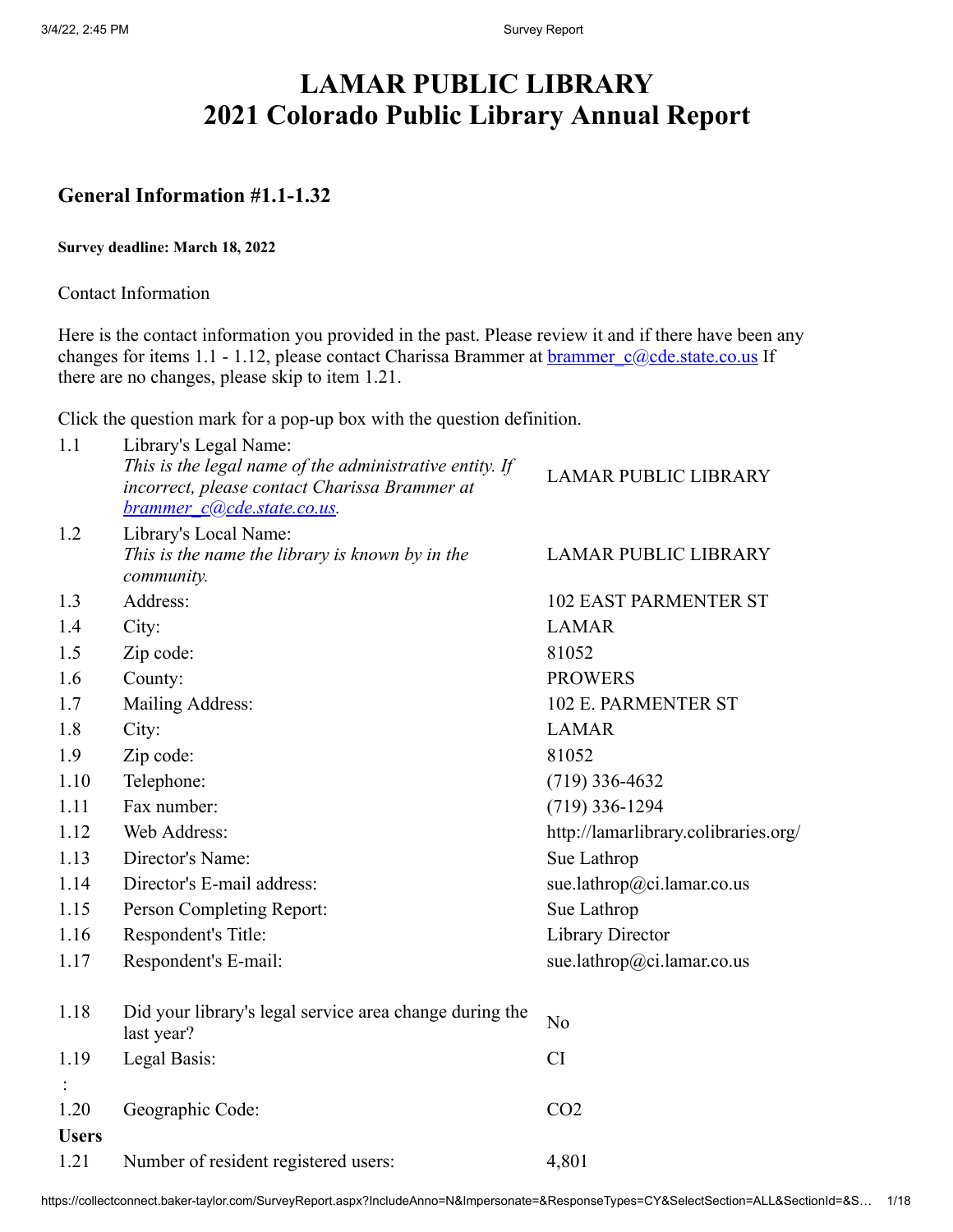| 3/4/22, 2:45 PM |      |                                                                                                                                                                                      | <b>Survey Report</b> |
|-----------------|------|--------------------------------------------------------------------------------------------------------------------------------------------------------------------------------------|----------------------|
|                 | 1.22 | Number of non-resident registered users:<br>This measures the number of CLC patrons using your<br>library (see:<br>https://www.coloradovirtuallibrary.org/resource-<br>sharing/clc/) | 606                  |
|                 | 1.23 | Total registered users $(1.21 + 1.22)$ :                                                                                                                                             | 5,407                |
|                 |      | <b>Service Outlets</b>                                                                                                                                                               |                      |
|                 | 1.24 | Do you have a central library? Or a single outlet<br>library? If "yes" to either, check box.                                                                                         | Yes                  |
|                 | 1.25 | Number of Branch Libraries:<br>Excluding any central or single outlet library reported<br>in question $1.24$ .                                                                       | - 0                  |
|                 | 1.26 | Number of Bookmobiles:                                                                                                                                                               | 0                    |
|                 | 1.27 | Number of outreach vehicles:                                                                                                                                                         |                      |
|                 | 1.28 | Number of other outlets:                                                                                                                                                             |                      |
|                 |      | Staff in Full Time Equivalents (FTE)                                                                                                                                                 |                      |
|                 |      |                                                                                                                                                                                      |                      |

Please calculate your staff FTE figures as of December 31, 2021. Include all positions funded in your library's budget or funded by another entity on behalf of your library, whether or not they were filled. Count employees, not contractors or consultants (i.e., individuals associated with contracts for services). Please report these figures in terms of Full Time Equivalent (FTE). To calculate FTE's, total individual weekly hours for all paid staff and divide by 40. (Example - A 20-hour worker is calculated as follows:  $20\div 40 = .5$  FTE)

| 1.29 | Total ALA-MLS Librarians:              | 1.00 |
|------|----------------------------------------|------|
| 1.30 | Total Librarians (including ALA-MLS):  | 5.00 |
| 1.31 | All Other Paid Staff:                  | 0.90 |
| 1.32 | Total Paid Employees $(1.30 + 1.31)$ : | 5.90 |

## **Public Library Technology Inventory #2.1-2.12**

#### **Survey deadline: March 18, 2022**

Internet Access and Use

- 2.1 Number of public computers available for public use as  $13 \text{ of } 2/1/21$ :
- 2.2 Number of public computers available for public use as  $\frac{34}{ }$
- 2.3 Number of weeks that no computers were available for 0 public use:
- 2.4 If your library had to limit the number of computers available for public use during any part of 2021, what was the lowest number of computers that were available? (The intention of this question is to collect data for time periods when some but not all computers were available; therefore, a response of "0" is not permitted.) 13
- 2.5 Number of uses (sessions) of public internet computers per year: 5,614
- 2.5a Reporting method for number of uses (sessions) of CT Annual Count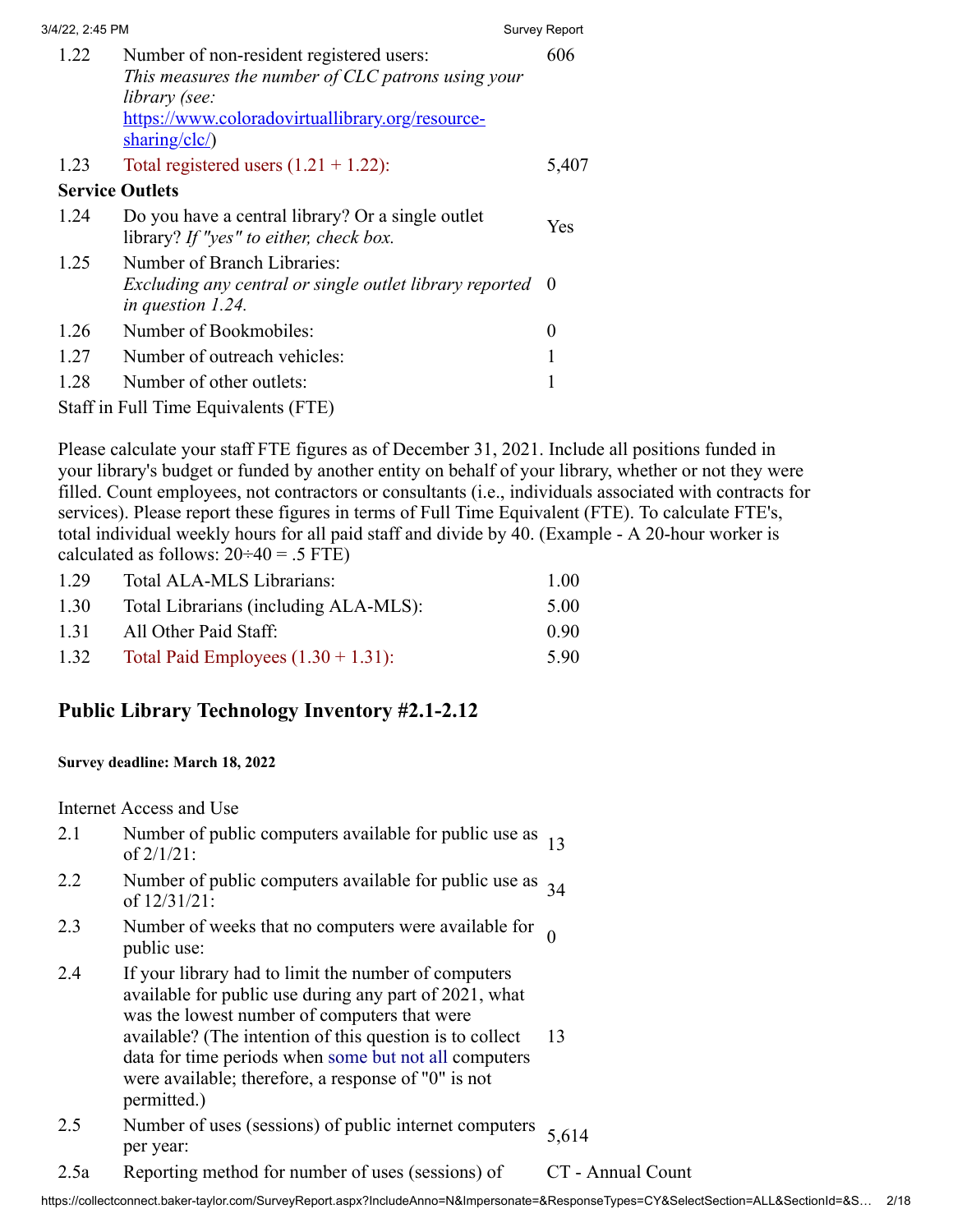| 3/4/22, 2:45 PM  |                                                                                                                        | <b>Survey Report</b> |
|------------------|------------------------------------------------------------------------------------------------------------------------|----------------------|
|                  | public internet computers per year:                                                                                    |                      |
| 2.6              | Does your library provide wireless service for patrons? Yes                                                            |                      |
| 2.6a             | Does your library provide wireless service for patrons<br>outside of the building when the library is closed?<br>(Y/N) | Yes                  |
| 2.6 <sub>b</sub> | Is your wireless service password protected? (YES/NO) No                                                               |                      |
| 2.7              | Wireless Sessions - Annually:                                                                                          | 18,365               |
| 2.7a             | Reporting method for number of wireless sessions -<br>annually:                                                        | CT - Annual Count    |
| 2.8              | <b>Website Visits:</b>                                                                                                 | 12,880               |
|                  | <b>Online Resources</b>                                                                                                |                      |
| 2.9              | Number of public computers with access to commercial $_{28}$<br>databases:                                             |                      |
| 2.10             | Number of AWE Early Literacy Stations:                                                                                 | 3                    |
| 2.11             | Can your patrons access the library catalog remotely<br>(outside the library)?                                         | Yes                  |
| 2.12             | Can your patrons access any full-text licensed<br>databases remotely (outside the library)?                            | Yes                  |
|                  |                                                                                                                        |                      |

# **Operating & Capital Revenue #3.1-3.17**

#### **Survey deadline: March 18, 2022**

Please report the amount of local operating revenue your library received in 2021. Do not include capital revenue in operating revenue. See definitions for more information.

|  | 2021 Operating Revenue |  |
|--|------------------------|--|
|--|------------------------|--|

| 3.1  | City General Fund:                                                                | \$331,513 |
|------|-----------------------------------------------------------------------------------|-----------|
| 3.2  | <b>County General Fund:</b>                                                       | \$0       |
| 3.3  | City Sales Tax:                                                                   | \$0       |
| 3.4  | <b>County Sales Tax:</b>                                                          | \$0       |
| 3.5  | City Mill Levy:                                                                   | \$0       |
| 3.6  | County Mill Levy:                                                                 | \$0       |
| 3.7  | District Mill Levy:                                                               | \$0       |
| 3.8  | Local Operating Revenue (3.1 through 3.7):                                        | \$331,513 |
| 3.9  | <b>State Operating Revenue:</b><br>Report State Grants to Libraries funds in 3.9. | \$4,943   |
| 3.10 | Federal Operating Revenue:                                                        | \$0       |
| 3.11 | <b>Other Operating Revenue:</b>                                                   | \$10,546  |
| 3.12 | Total Revenue (3.8 through 3.11):                                                 | \$347,002 |
|      | Please enter the amount of capital revenue your library received in 2021.         |           |
| 3.13 | Local Capital Revenue:                                                            | \$0       |
| 3.14 | <b>State Capital Revenue:</b>                                                     | \$0       |
| 3.15 | <b>Federal Capital Revenue:</b>                                                   | \$0       |
| 3.16 | Other Capital Revenue:                                                            | \$0       |
| 3.17 | Total Capital Revenue (3.13 through 3.16):                                        | \$0       |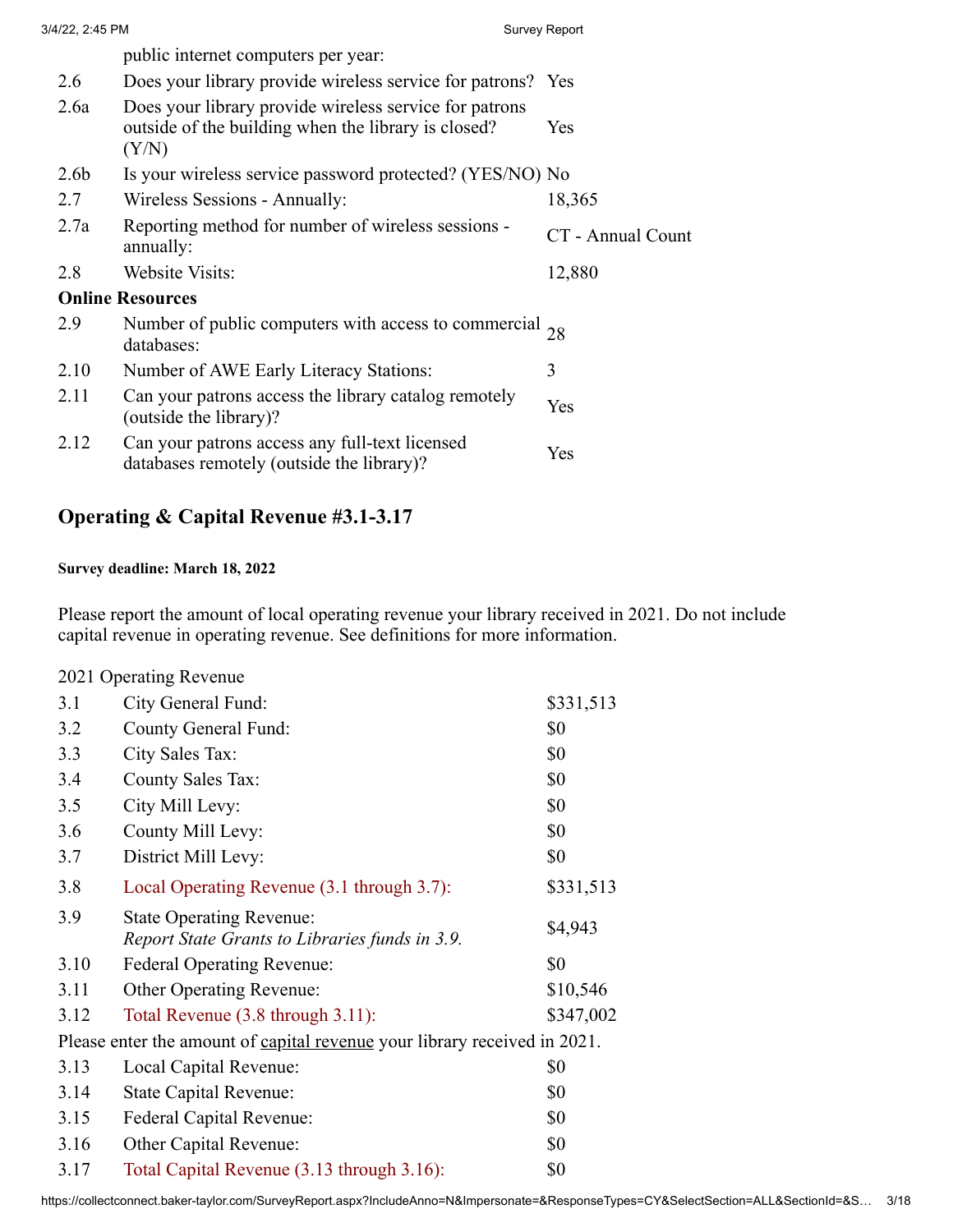## **Expenditures #4.1-4.14**

#### **Survey deadline: March 18, 2022**

#### Operating Expenditures

Operating expenditures are the current and recurrent costs necessary to support the provision of library services. Please report your library's expenditures using whole dollars only. If your library did not have any expenditures in a category, please enter "0". See definitions for more information.

Note, please report actual 2021 expenditures, not budget figures.

| <b>Staff Expenditures</b>  |                                                                                       |           |  |
|----------------------------|---------------------------------------------------------------------------------------|-----------|--|
| 4.1                        | 2021 Staff Salaries:                                                                  | \$203,056 |  |
| 4.2                        | 2021 Benefits (including Social Security & FICA):                                     | \$44,136  |  |
| 4.3                        | Total Staff Expenditures $(4.1 + 4.2)$ :                                              | \$247,192 |  |
|                            | <b>Materials Expenditures</b>                                                         |           |  |
|                            | <b>Print Expenditures</b>                                                             |           |  |
| 4.4                        | Books and bound volumes:                                                              | \$18,977  |  |
| 4.5                        | Paper subscriptions/serials:                                                          | \$2,492   |  |
| 4.6                        | Total print materials expenditures $(4.4 + 4.5)$ :                                    | \$21,469  |  |
| Electronic                 |                                                                                       |           |  |
| 4.7                        | Electronic materials expenditures (includes databases<br>and downloadable materials): | \$19,688  |  |
| 4.8                        | Other material expenditures:                                                          | \$992     |  |
| 4.9                        | Total collection expenditures $(4.6 + 4.7 + 4.8)$ :                                   | \$42,149  |  |
|                            | Other Expenditures                                                                    |           |  |
| 4.10                       | Other Operating Expenditures:                                                         | \$37,301  |  |
| 4.11                       | TOTAL OPERATING EXPENDITURES (4.3 + 4.9 +                                             | \$326,642 |  |
|                            | $4.10$ :                                                                              |           |  |
|                            | <b>Capital Expenditures</b>                                                           |           |  |
| 4.12                       | Capital Expenditures:                                                                 | \$24,613  |  |
| <b>Ending Fund Balance</b> |                                                                                       |           |  |

Questions 4.13 and 4.14 apply to library districts or library jurisdictions with dedicated funding. Typically, this does not apply to municipal, county, or combined libraries and respondents for these libraries should put "N/A" for these two questions. See definitions for more information about Ending Fund Balance.

As of December 31, 2021:

| 4.13 | Unreserved (Undesignated) Fund Balance: | N/A |
|------|-----------------------------------------|-----|
| 4.14 | Reserved (Restricted) Fund Balance:     | N/A |

## **Collection and Circulation #5.1-5.29**

#### **Survey deadline: March 18, 2022**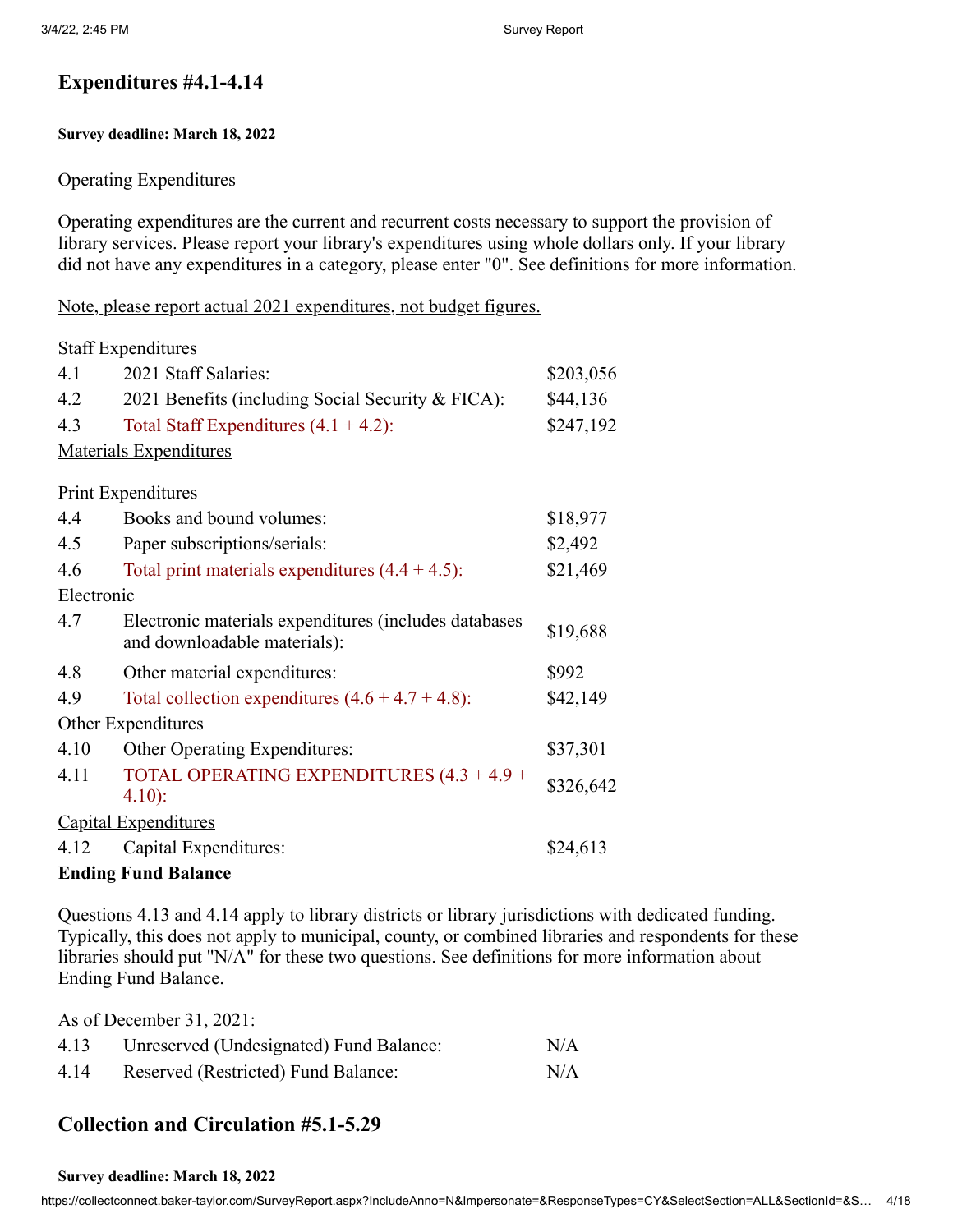3/4/22, 2:45 PM Survey Report

Library Collection

This section of the survey collects data on selected types of materials. It does not cover all materials (i.e., microform, scores, maps, and pictures) for which expenditures are reported in Section 4.

| 5.1   | Print volumes:                                            | 44,039   |
|-------|-----------------------------------------------------------|----------|
| 5.2   | Electronic books (e-books):                               | 24,091   |
| Audio |                                                           |          |
| 5.3   | Audio Books - physical units:                             | 1,025    |
| 5.4   | Music - physical units:                                   | $\theta$ |
| 5.5   | Other Audio - physical units:                             | $\Omega$ |
| 5.6   | Audio - physical units Subtotal $(5.3 + 5.4 + 5.5)$ :     | 1,025    |
| 5.7   | Audio Books - downloadable units:                         | 7,202    |
| 5.8   | Music - downloadable units:                               | $\Omega$ |
| 5.9   | Other Audio - downloadable units:                         | 0        |
| 5.10  | Audio - downloadable units Subtotal $(5.7 + 5.8 + 5.9)$ : | 7,202    |
| 5.11  | Total audio $(5.6 + 5.10)$ :                              | 8,227    |
| Video |                                                           |          |
| 5.12  | Video - physical units:                                   | 3,068    |
| 5.13  | Video - downloadable units:                               | 588      |
| 5.14  | Total Video $(5.12 + 5.13)$ :                             | 3,656    |
|       |                                                           |          |

Other physical items (e.g., non-traditional library items like wi-fi hotspots, cake pans, sewing machines, tools, sports equipment, etc.)

| 5.29    | Number of other physical items:               | 205 |
|---------|-----------------------------------------------|-----|
| Serials |                                               |     |
| 5.15    | Number of current print serial subscriptions: | 27  |
| 5.16    | Current electronic serial subscriptions:      |     |

Number of Electronic Collections acquired through payment or formal agreement:

| 5.17 | Local/other cooperative agreements:<br>Note: Please include all electronic collections<br>purchased through CLiC, including the Lynx package,<br>in this question. | 41 |
|------|--------------------------------------------------------------------------------------------------------------------------------------------------------------------|----|
| 5.18 | State (state government or state library):<br>Note: Colorado does not currently have statewide<br>electronic collections.                                          |    |
| 5.19 | Total Electronic Collections: $(5.17 + 5.18)$ :                                                                                                                    |    |

Circulation All Materials

Count all materials in all formats that are charged out for use *outside the library*. For interlibrary loan transactions include only items borrowed for your library's users. Do not include items checked out to another library.

- 5.21 Physical Item Circulation: *the total annual circulation of all physical library materials of all types, including* 33,830 *renewals.*
- 5.22 Use of Electronic Material: *Total annual circulation of all electronic materials and* 5,180 *excluding databases.*
- 5.23 Total Circulation (5.21 + 5.22): *Total annual circulation of all materials circulating* 39,010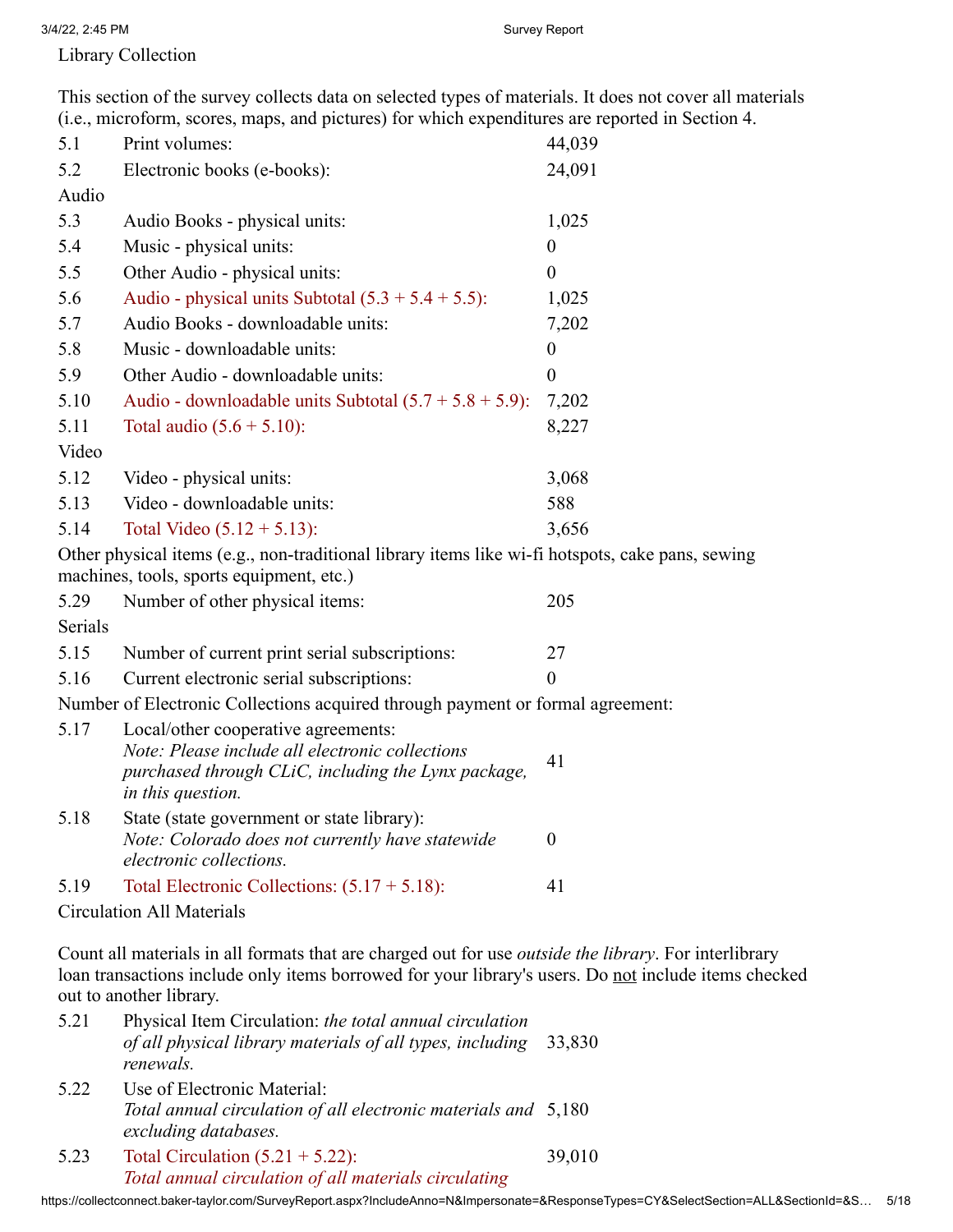*outside the library, including electronic materials, and excluding in-house circulation and loans to other libraries.*

- 5.20 Circulation of Children's Materials: *Total annual circulation of all children's materials circulating outside the library, including electronic materials, and excluding in-house circulation and loans to other libraries.* 13,316 5.29a Total annual circulation of *OTHER* Physical Items (e.g., non-traditional library items like wi-fi hotspots, cake pans, sewing machines, tools, sports equipment, etc.): 49 5.29b Check Out Colorado State Parks: How many times did your library's Check Out Colorado State Parks backpacks, check out this year? Please include circulation for all branches. 35 5.23a Total number of physical items  $(5.1 + 5.6 + 5.12 + 5.29)$ : 5.24 Successful Retrieval of Electronic Information: *The number of full-content units or descriptive records examined, downloaded, or otherwise supplied to user, from online library resources that require user authentication but do not have a circulation period.* 108,571 5.25 Total Electronic Content Use (5.22 + 5.24): 113,751 5.26 Total Collection Use (5.21 + 5.22 + 5.24): 147,581 Other Circulation Information
- 5.27 Do you have automatic renewals? (Automatic renewal means that borrowed items are automatically renewed at the end of the borrowing period unless another user has a hold on them) Yes

5.28 Do you charge overdue fines for the following materials? (Overdue fines are monetary penalties that occur when a library user fails to return materials on or before the date due. These can be one-time fines, or fines that increase according to the number of days the materials are overdue. Overdue fines are \*not\* replacement costs if materials are lost or damaged.)

| 5.28a Children's books: Yes/No  | N <sub>0</sub> |
|---------------------------------|----------------|
| 5.28b Young Adult books: Yes/No | No.            |
| 5.28c Adult books: Yes/No       | No.            |

## **COVID-19 Response**

:

- CV.1 Were any of the library's outlets physically closed to the public for any period of time due to the Coronavirus (COVID-19) pandemic? YES / NO Yes CV.2 Did library staff continue to provide services to the public during any portion of the period when the building was physically closed to the public due to the Coronavirus (COVID-19) pandemic? YES / NO Yes
- CV.3 Did the library add or increase access to electronic collection materials due to the Coronavirus (COVID-19) pandemic? YES / NO Yes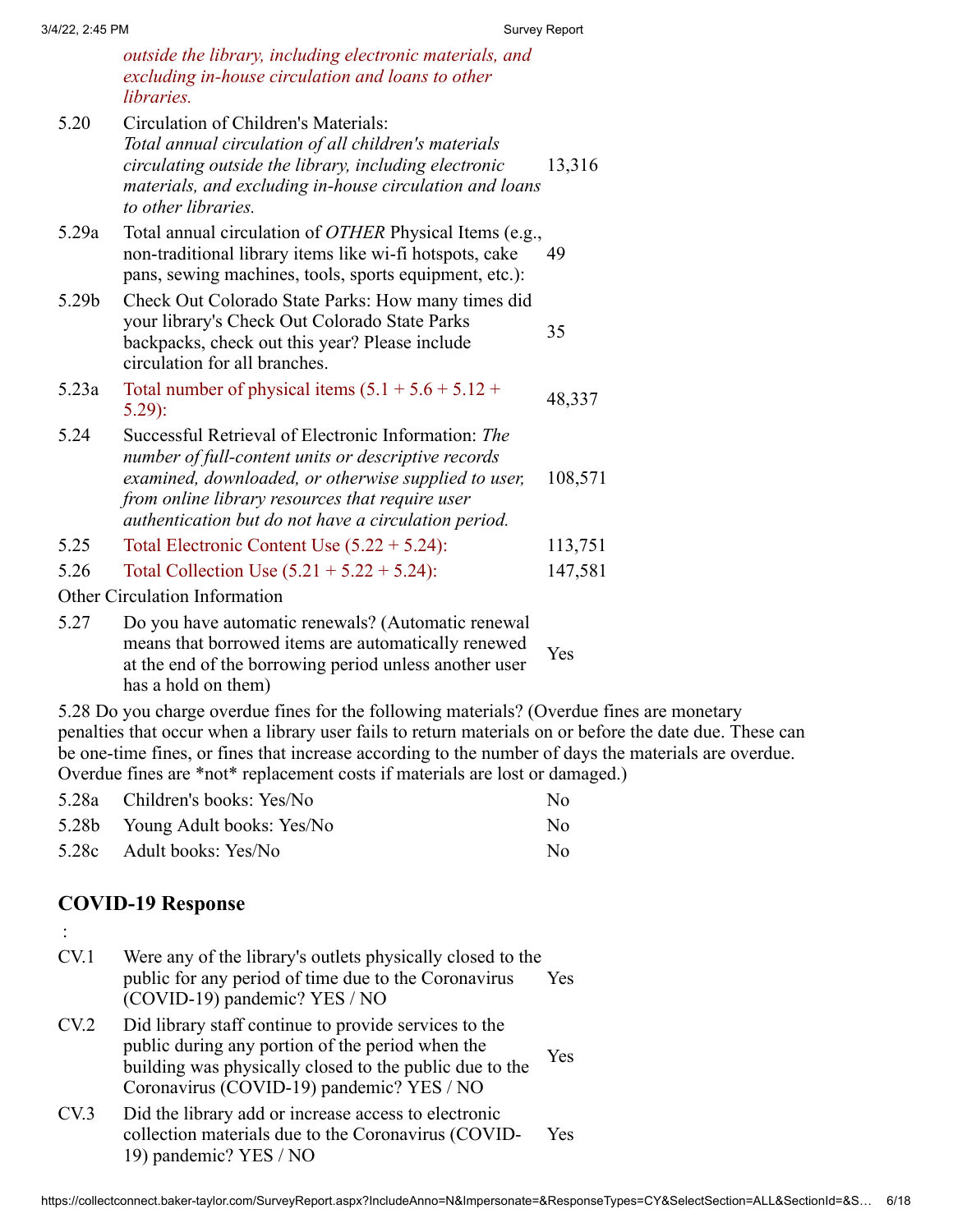| 3/4/22, 2:45 PM |  |  |
|-----------------|--|--|

| 3/4/22, 2:45 PM |                                                                                                                                                                                              | Survey Report |
|-----------------|----------------------------------------------------------------------------------------------------------------------------------------------------------------------------------------------|---------------|
| CV.4            | Did the library allow users to complete registration for No<br>library cards online without having to come to the<br>library before the Coronavirus (COVID-19) pandemic?<br>YES / NO         |               |
| CV.5            | Did the library allow users to complete registration for<br>library cards online without having to come to the<br>library during the Coronavirus (COVID-19) pandemic?<br>YES / NO            | Yes           |
| CV.6            | Did the library provide reference service via the<br>Internet or telephone when the building was physically<br>closed to the public during the Coronavirus (COVID-<br>19) pandemic? YES / NO | Yes           |
| CV.7            | Did the library provide 'outside' service for circulation<br>of physical materials at one or more outlets during the<br>Coronavirus (COVID-19) pandemic? YES / NO                            | Yes           |
| CV.8            | Did the library provide Wi-Fi Internet access to users<br>outside the building at one or more outlets <b>Before</b> the<br>Coronavirus (COVID-19) pandemic? YES / NO                         | Yes           |
| CV.9            | Did the library intentionally provide Wi-Fi Internet<br>access to users outside the building at one or more<br>outlets During the Coronavirus (COVID-19)<br>pandemic? YES / NO               | Yes           |
| CV.10           | Did the library increase access to Wi-Fi Internet access<br>to users outside the building at one or more outlets<br>during the Coronavirus (COVID-19) pandemic? YES /<br>N <sub>O</sub>      | No            |
| <b>CV.11</b>    | Did library staff work for other government agencies or<br>nonprofit organizations instead of, or in addition to,<br>their normal duties during the Coronavirus (COVID-                      | No            |

## **Annual Service #6.1-6.73**

19) pandemic? YES / NO

#### **Survey deadline: March 18, 2022**

Click the question mark for a pop-up box with the question definition.

Library Visits

Note: Visits can only occur when the library building is open to the public - meaning that the public can enter the building. If you have a door counter, think about whether the activity would be counted by it. If not, it is not a visit. Curbside pickup or other activities occurring outside of the building do not count as visits.

| 6.1 | <b>Annual Visits:</b>                                                            | 48,411            |
|-----|----------------------------------------------------------------------------------|-------------------|
| 6.2 | Regarding the number of Library Visits you entered, is<br>this an: (select one): |                   |
|     |                                                                                  | CT - Annual Count |
|     | a) Annual Count                                                                  |                   |
|     | b) Annual estimate based on a typical week or week(s)                            |                   |
| 6.3 | Did the library offer curbside pickup? YES/NO                                    | Yes               |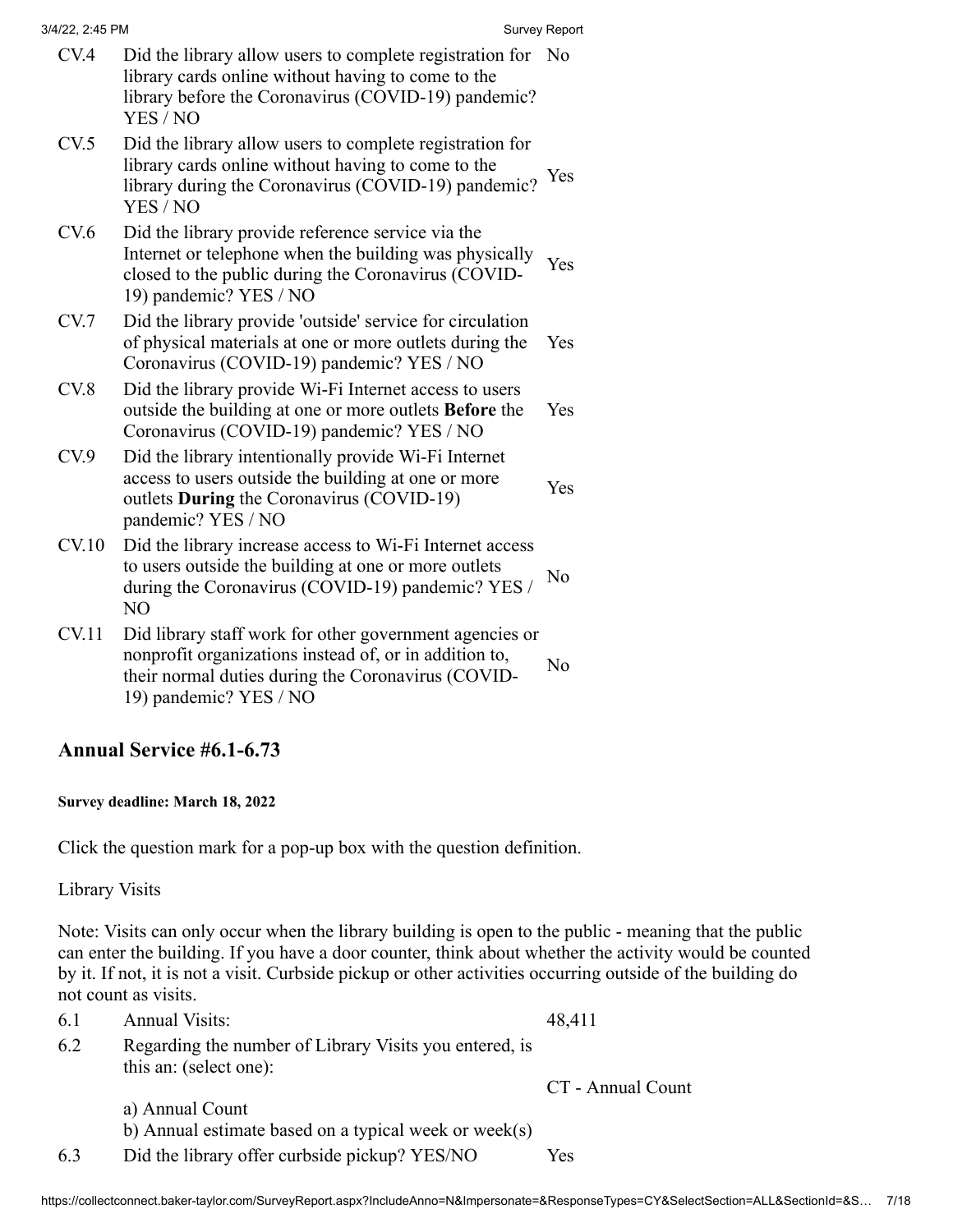| 3/4/22, 2:45 PM |                                                                                                                                                           | <b>Survey Report</b> |
|-----------------|-----------------------------------------------------------------------------------------------------------------------------------------------------------|----------------------|
| 6.4             | Number of curbside pickup transactions (enter N/A if<br>you did not track this number):                                                                   | 63                   |
| 6.5             | <b>Annual Reference Transactions:</b>                                                                                                                     | 695                  |
| 6.6             | Regarding the number of reference transactions you<br>entered, is this an: (select one):                                                                  |                      |
|                 |                                                                                                                                                           | Annual Count         |
|                 | a) Annual count                                                                                                                                           |                      |
|                 | b) Annual estimate based on a typical week or weeks                                                                                                       |                      |
| 6.7             | If you selected b in the question above, did any of the<br>weeks used to determine the estimate occur during<br>building closures due to COVID-19? YES/NO | N <sub>0</sub>       |
|                 | Take and Make Activity Kits                                                                                                                               |                      |
| 6.8             | Number of take and make activity kits distributed (non-<br>circulating):                                                                                  | 1,855                |
| 6.9             | Number of take and make activity kits distributed<br>(circulating):                                                                                       | $\boldsymbol{0}$     |
|                 |                                                                                                                                                           |                      |

#### Programs

A program is any planned event which introduces the group attending to any of the broad range of library services or activities or which directly provides information to participants. Programs may cover use of the library, library services, or library tours. Programs may also provide cultural, recreational, or educational information, often designed to meet a specific social need. Examples of these types of programs include film showings; lectures; story hours; literacy, English as a second language, citizenship classes; and book discussions.

#### NOTE: This section has been revised extensively with several updates and/or new questions. Please thoroughly read and review all definitions.

- A synchronous (live) library program session is any planned event which introduces the group attending to library services or which directly provides information to participants.
- Program sessions may cover use of the library, library services, or library tours.
- Program sessions may also provide cultural, recreational, or educational information, often designed to meet a specific social need e.g., film showings, lectures, story hours, literacy programs, citizenship classes, and book discussions.
- If program sessions are offered as a series, count each program session in the series e.g., a film series offered once a week for eight weeks should be counted as eight program sessions.
- If a program session is combined and offered to both children and young adults, count the program session only once under the most appropriate children or young adult program session category rather than counting it in each of the categories. Do NOT count the one program in each category. Report attendance at these program sessions regardless of attendees' age.
- If a program session is intended to be for all ages, count the program session only once under General Interest Programs rather than counting it in each of the other categories (children, young adult, adult). Do NOT count the one program in each category. Report attendance at these program sessions regardless of attendees' age.

## INCLUDE

All program sessions, whether held on-site or off-site, that are sponsored or co-sponsored by the library. For a program session to be sponsored or co-sponsored by the library, the library must contribute financial resources or library staff time toward the program session. For a program session that is part of a larger community event (such as a farmer's market or festival), it is not necessary for the library to also sponsor or organize the larger event.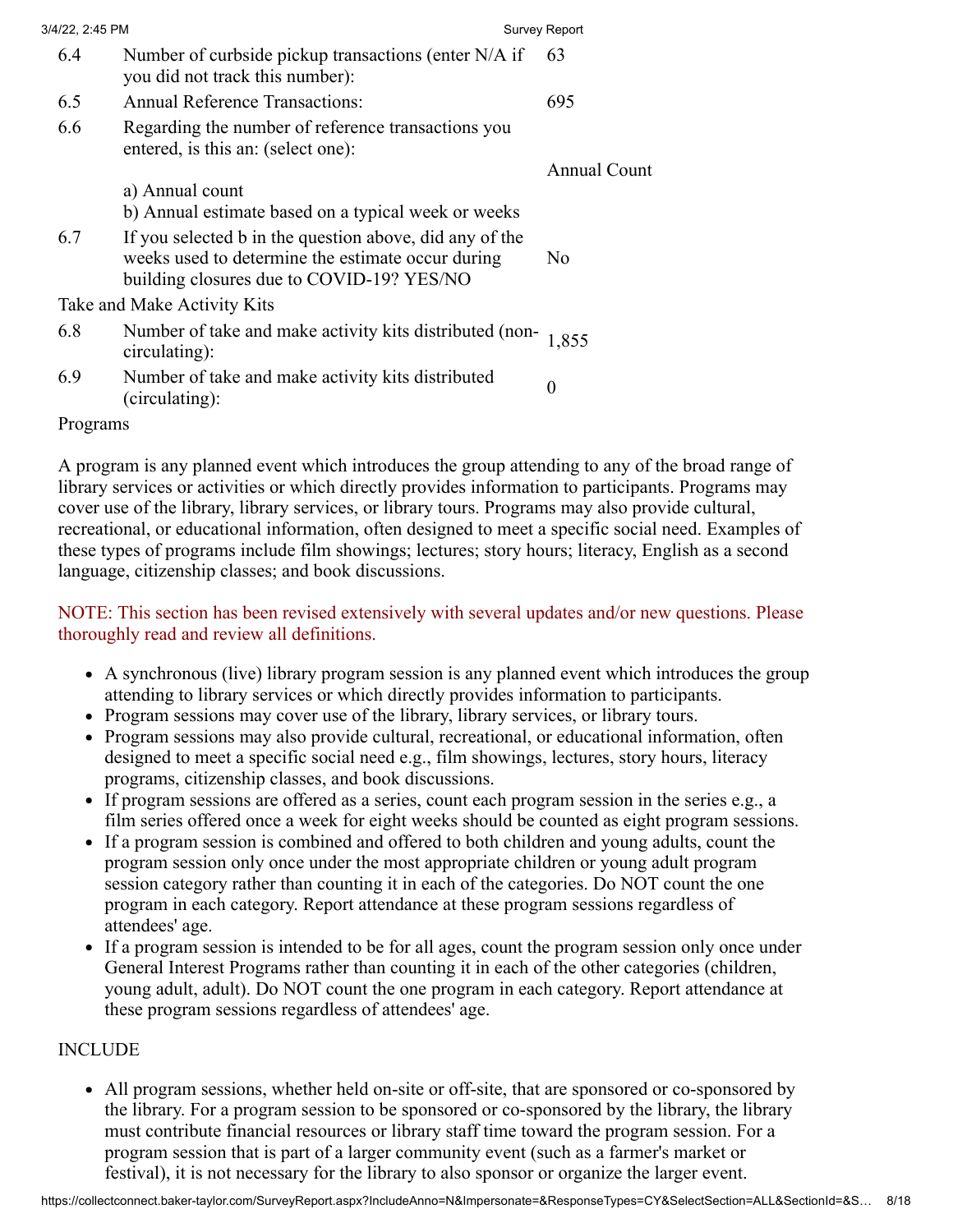- Both on-site and off-site program sessions. For example, include a storytime at a farmer's market or a presentation to a school group about library resources conducted at a school.
- Live-streamed virtual (synchronous) program sessions that are sponsored or co-sponsored by the library.
- Program sessions with attendance of zero or one if they were intended for a group.

#### EXCLUDE

- Program sessions sponsored by other groups that use library facilities. For example, DO NOT include a group hosting a speaker or holding a discussion in a meeting room without facilitation from library staff.
- Offsite outreach efforts that do not otherwise meet the definition of a program session. For example, do not include having a library card signup booth at a farmer's market.
- Recorded (asynchronous) presentations of program content; these should be counted in Total Number of Asynchronous Program Presentations.
- Programming that is shared on the library's website or social media that is not sponsored or co-sponsored by the library. For example, DO NOT include sharing a video from an author's website of him or her reading a book.
- Activities delivered on a one-to-one basis, rather than to a group, such as one-to-one literacy tutoring, services to homebound, homework assistance, mentoring activities, etc.
- Passive or self-directed activities that do not occur at a scheduled time. For example, DO NOT include leaving an art project or puzzle on a table for participants to complete.

See definitions for more detailed information.

Onsite programs (number of in-person, synchronous programs offered in the library building or on the library grounds):

| 6.10a             | Children (ages 0-5):                                                                                                                            | N/A   |
|-------------------|-------------------------------------------------------------------------------------------------------------------------------------------------|-------|
| 6.10 <sub>b</sub> | Children (ages $6-11$ ):                                                                                                                        | N/A   |
| 6.10c             | If you did not categorize children's programming by<br>age, please enter the total number of children's (ages 0-<br>$11$ ) programs in 2021.    | 94    |
| 6.10              | Children (total) $(6.10a + 6.10b \text{ OR } 6.10c)$ :                                                                                          | 94    |
| 6.11              | Young Adults (ages 12-18):                                                                                                                      | 10    |
| 6.12              | Adults (ages 19 or older):                                                                                                                      | 17    |
| 6.13              | All Ages (target audience contains two or more of the<br>following age groups - children, young adult, adult):                                  | 27    |
| 6.14              | Total number of onsite programs $(6.10 + 6.11 + 6.12 +$<br>$6.13)$ :                                                                            | 148   |
|                   | <b>Onsite Annual Program Attendance</b>                                                                                                         |       |
| 6.15a             | Attendance at Children's onsite programs (ages 0-5):                                                                                            | N/A   |
| 6.15 <sub>b</sub> | Attendance at Children's onsite programs (ages 6-11):                                                                                           | N/A   |
| 6.15c             | If you did not categorize children's programming by<br>age, please enter the total attendance at children's (ages<br>$0-11$ ) programs in 2021. | 3,504 |
| 6.15              | Attendance at Children's onsite programs (6.15a +<br>$6.15b$ OR $6.15c$ :                                                                       | 3,504 |
| 6.16              | Attendance at YA onsite programs (ages 12-18):                                                                                                  | 108   |
| 6.17              | Attendance at Adult onsite programs (ages 19 or older): 92                                                                                      |       |
| 6.18              | Attendance at All Ages onsite programs:                                                                                                         | 408   |
| 6.19              | Total onsite program attendance $(6.15 + 6.16 + 6.17 +$                                                                                         | 4,112 |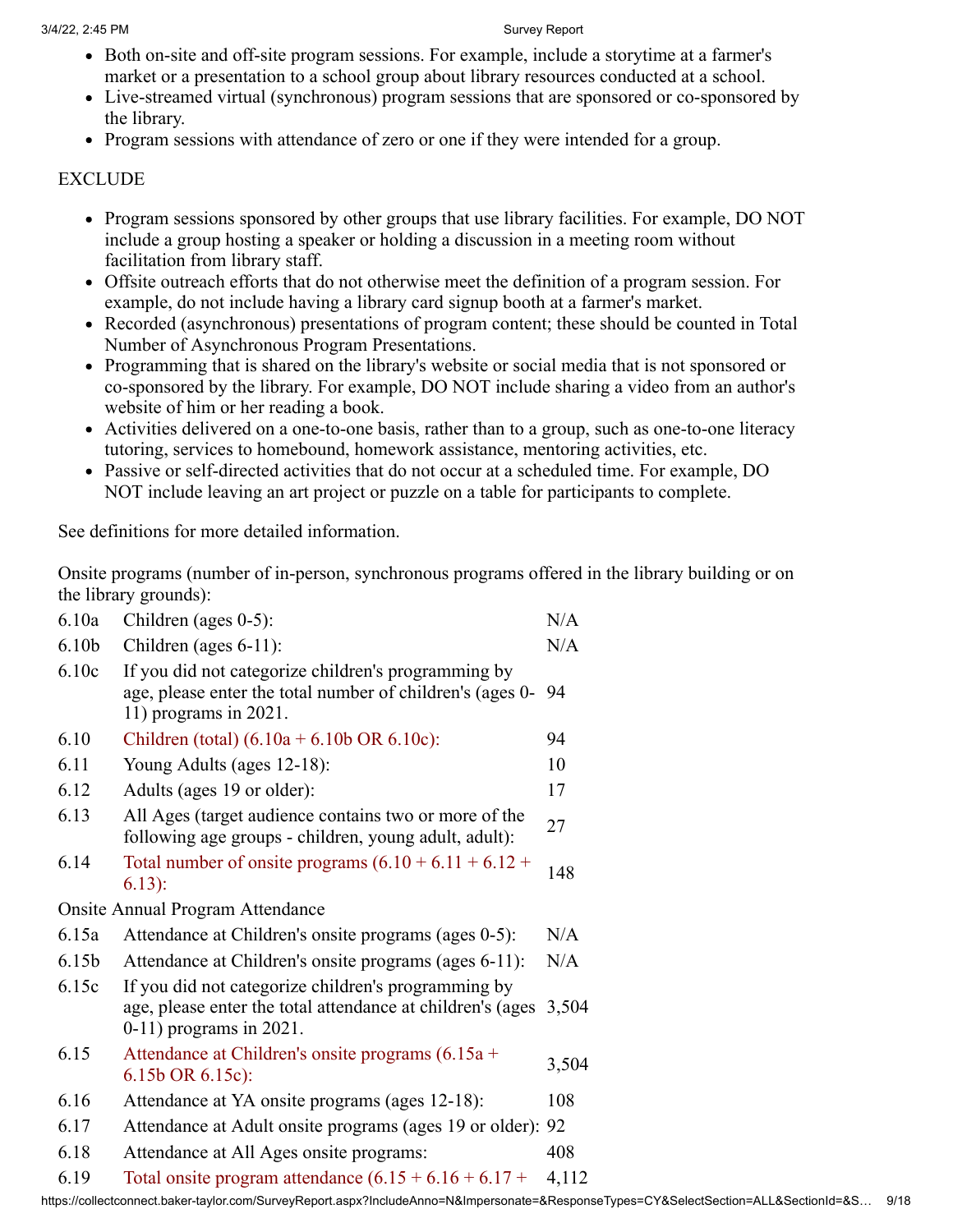## 6.18):

| Offsite programs  |                                                                                                                                                        |                  |  |
|-------------------|--------------------------------------------------------------------------------------------------------------------------------------------------------|------------------|--|
| 6.20              | In 2021, did your library offer offsite programs? YES /<br>N <sub>O</sub>                                                                              | Yes              |  |
| 6.21a             | Children (ages 0-5):                                                                                                                                   | N/A              |  |
| 6.21 <sub>b</sub> | Children (ages 6-11):                                                                                                                                  | N/A              |  |
| 6.21c             | If you did not categorize children's programming by                                                                                                    |                  |  |
|                   | age, please enter the total number of children's (ages 0-<br>11) offsite programs in 2021.                                                             | 1                |  |
| 6.21              | Children $(6.21a + 6.21b + 6.21c)$ :                                                                                                                   | 1                |  |
| 6.22              | Young Adults (ages 12-18):                                                                                                                             | N/A              |  |
| 6.23              | Adults (ages 19 or older):                                                                                                                             | N/A              |  |
| 6.24              | All Ages (target audience contains two or more of the<br>following age groups - children, young adult, adult):                                         | $\mathbf{1}$     |  |
| 6.25              | Total offsite programs $(6.21 + 6.22 + 6.23 + 6.24)$ :                                                                                                 | 2                |  |
|                   | Offsite Annual Program Attendance                                                                                                                      |                  |  |
| 6.26a             | Attendance at Children's offsite programs (ages 0-5)                                                                                                   | N/A              |  |
| 6.26 <sub>b</sub> | Attendance at Children's offsite programs (ages 6-11)                                                                                                  | N/A              |  |
| 6.26c             | If you did not categorize children's programming by<br>age, please enter the total number of children's (ages 0-<br>11) offsite programs in 2021.      | N/A              |  |
| 6.26              | Total attendance at Children's offsite programs (6.26a +<br>$6.26b + 6.26c$ :                                                                          | $\theta$         |  |
| 6.27              | Attendance at YA offsite programs (ages 12-18):                                                                                                        | N/A              |  |
| 6.28              | Attendance at Adult offsite programs (ages 19 or older)                                                                                                | N/A              |  |
| 6.29              | Attendance at All Ages offsite programs:                                                                                                               | 75               |  |
| 6.30              | Total offsite program attendance $(6.26 + 6.27 + 6.28 +$<br>$6.29$ :                                                                                   | 75               |  |
|                   | Live virtual programs                                                                                                                                  |                  |  |
| 6.31              | In 2021, did your library offer live virtual programs?<br>YES / NO                                                                                     | No               |  |
| 6.32a             | Children (ages 0-5)                                                                                                                                    | N/A              |  |
| 6.32 <sub>b</sub> | Children (ages 6-11)                                                                                                                                   | N/A              |  |
| 6.32c             | If you did not categorize children's programming by<br>age, please enter the total number of children's (ages 0-<br>11) live virtual programs in 2021. | N/A              |  |
| 6.32              | Children $(6.32a + 6.32b + 6.32c)$ :                                                                                                                   | $\boldsymbol{0}$ |  |
| 6.33              | Young Adults (ages 12-18):                                                                                                                             | N/A              |  |
| 6.34              | Adults (ages 19 or older):                                                                                                                             | N/A              |  |
| 6.35              | All Ages (target audience contains two or more of the<br>following age groups - children, young adult, adult):                                         | N/A              |  |
| 6.36              | Total live virtual programs $(6.32 + 6.33 + 6.34 + 6.35)$ :                                                                                            | $\boldsymbol{0}$ |  |
|                   | Live Virtual Annual Program Views (count live views)                                                                                                   |                  |  |
| 6.37a             | Views of Children's live virtual programs (ages 0-5):                                                                                                  | N/A              |  |
| 6.37 <sub>b</sub> | Views of Children's live virtual programs (ages 6-11):                                                                                                 | N/A              |  |
| 6.37c             | If you did not categorize children's programming by<br>age, please enter the total number of children's (ages 0-                                       | N/A              |  |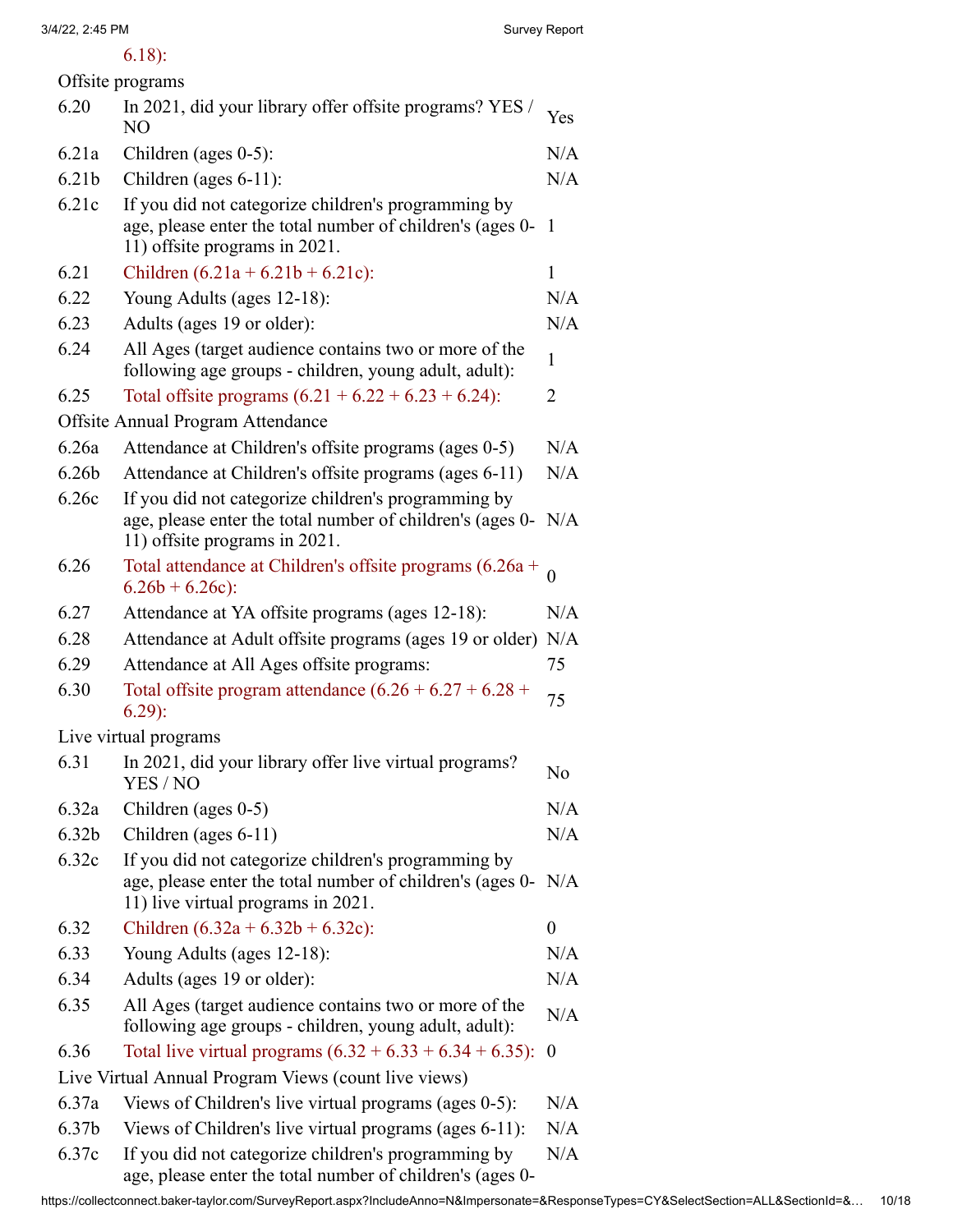|                   | 2021.                                                                                                                                                      |          |
|-------------------|------------------------------------------------------------------------------------------------------------------------------------------------------------|----------|
| 6.37              | Views of Children's live virtual programs $(6.37a +$<br>$6.37b + 6.37c$ :                                                                                  | 0        |
| 6.38              | Views of YA live virtual programs (ages 12-18):                                                                                                            | N/A      |
| 6.39              | Views of Adult live virtual programs (ages 19 or older): N/A                                                                                               |          |
| 6.40              | Views of All Ages live virtual programs:                                                                                                                   | N/A      |
| 6.41              | Total live virtual program views $(6.37 + 6.38 + 6.39 +$<br>$6.40$ :                                                                                       | 0        |
|                   | Recorded virtual programs                                                                                                                                  |          |
| 6.42              | In 2021, did your library offer recorded virtual<br>programs? YES / NO                                                                                     | No       |
| 6.43a             | Children (ages $0-5$ ):                                                                                                                                    | N/A      |
| 6.43 <sub>b</sub> | Children (ages $6-11$ ):                                                                                                                                   | N/A      |
| 6.43c             | If you did not categorize children's programming by<br>age, please enter the total number of children's (ages 0-<br>11) recorded virtual programs in 2021. | N/A      |
| 6.43              | Children $(6.43a + 6.43b + 6.43c)$ :                                                                                                                       | $\theta$ |
| 6.44              | Young Adults (ages 12-18):                                                                                                                                 | N/A      |
| 6.45              | Adults (ages 19 or older):                                                                                                                                 | N/A      |
| 6.46              | All Ages (target audience contains two or more of the<br>following age groups - children, young adult, adult):                                             | N/A      |
| 6.47              | Total recorded virtual programs $(6.43 + 6.44 + 6.45 +$<br>$6.46$ :                                                                                        | $\theta$ |

Views of recorded programs that were NEVER streamed live. Count views in the first seven days.

The count of views of recorded asynchronous program presentations for a period of seven (7) days after the presentation was posted, even if that period extends beyond the survey reporting period (or fiscal year). For program presentations made available via Facebook, count unique 1-minute views of each video. For those made available via other platforms, count unique views of each video. For program presentations that are recordings of synchronous virtual program sessions, exclude synchronous attendance; these should be counted under Synchronous In-Person Onsite Program Attendance, Synchronous In-Person Offsite Program Attendance, or Synchronous Virtual Program Attendance

| 6.48a                                                                   | Children (ages $0-5$ ):                                                                                                                                                             | N/A |  |
|-------------------------------------------------------------------------|-------------------------------------------------------------------------------------------------------------------------------------------------------------------------------------|-----|--|
| 6.48b                                                                   | Children (ages $6-11$ ):                                                                                                                                                            | N/A |  |
| 6.48c                                                                   | If you did not categorize children's programming by<br>age, please enter the total number of children's (ages 0-<br>11) recorded programs that were never streamed live in<br>2021. |     |  |
| 6.48                                                                    | Views of Children's recorded virtual programs $(6.48a +$<br>$6.48b + 6.48c$ :                                                                                                       |     |  |
| 6.49                                                                    | Views of YA recorded virtual programs:                                                                                                                                              | N/A |  |
| 6.50                                                                    | Views of Adult recorded virtual programs:                                                                                                                                           | N/A |  |
| 6.51                                                                    | Views of All Ages recorded virtual programs:                                                                                                                                        | N/A |  |
| 6.52                                                                    | Total views of recorded programs that were NOT<br>streamed live $(6.48 + 6.49 + 6.50 + 6.51)$ :                                                                                     | 0   |  |
| Vegya of recorded virtual are groups that were originally stronged live |                                                                                                                                                                                     |     |  |

Views of recorded virtual programs that were originally streamed live. Count views in the first 7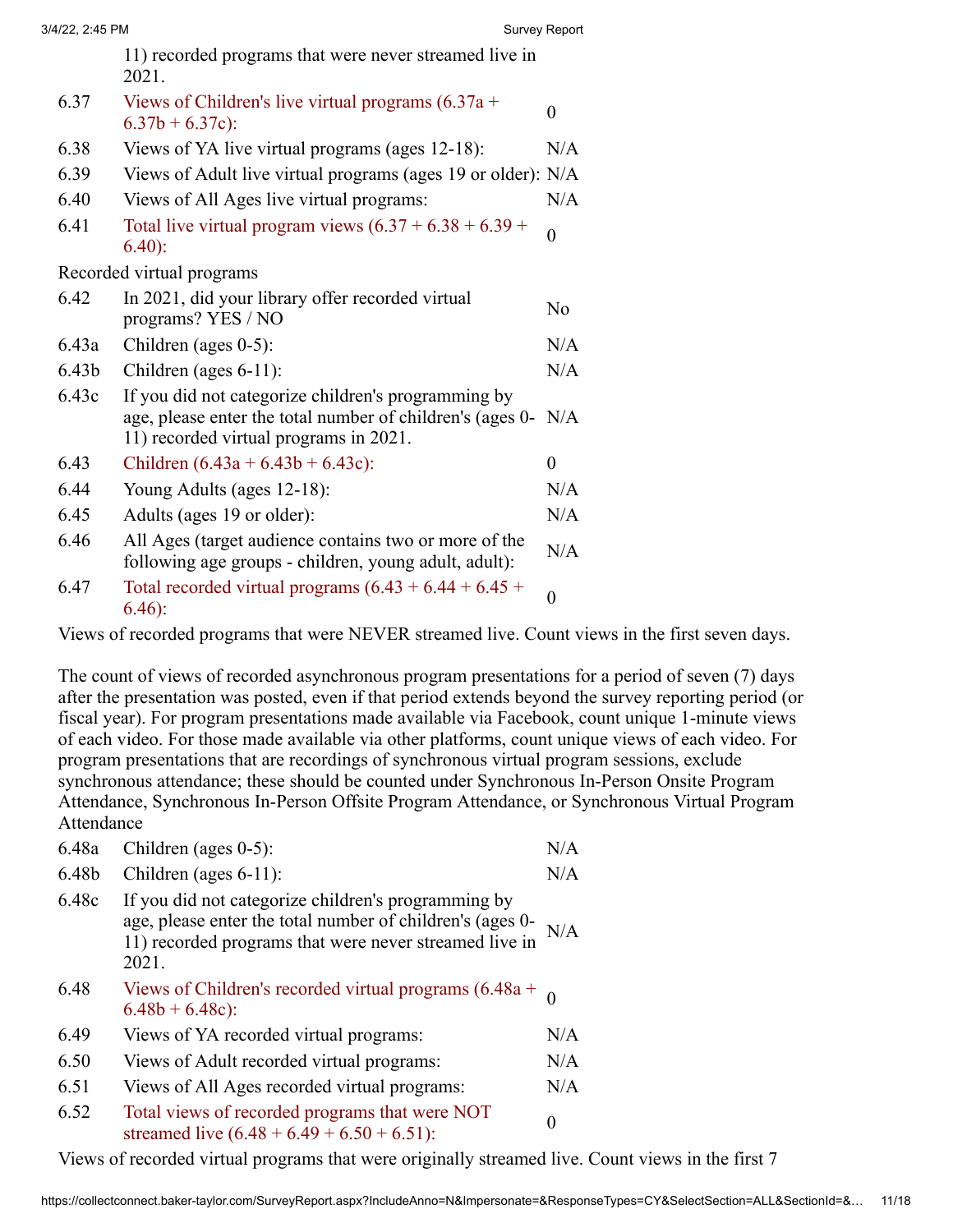| days.             |                                                                                                                                                            |                |
|-------------------|------------------------------------------------------------------------------------------------------------------------------------------------------------|----------------|
| 6.53a             | Views of Children's recorded virtual programs (ages 0-<br>5)                                                                                               | N/A            |
| 6.53 <sub>b</sub> | Views of Children's recorded virtual programs (ages 6-<br>11)                                                                                              | N/A            |
| 6.53c             | If you did not categorize children's programming by<br>age, please enter the total number of children's (ages 0-<br>11) recorded virtual programs in 2021. | N/A            |
| 6.53              | Views of Children's recorded virtual programs $(6.53a +$<br>$6.53b + 6.53c$                                                                                | $\theta$       |
| 6.54              | Views of YA recorded virtual programs:                                                                                                                     | N/A            |
| 6.55              | Views of Adult recorded virtual programs:                                                                                                                  | N/A            |
| 6.56              | Views of All Ages recorded virtual programs:                                                                                                               | N/A            |
| 6.57              | Total views (within 7 days) of recorded virtual<br>programs that were originally streamed live $(6.53 +$<br>$6.54 + 6.55 + 6.56$ :                         | 0              |
| 6.58              | Total Live Programs $(6.10a + 6.10b + 6.11 + 6.12 +$<br>$6.13$ :                                                                                           | 54             |
| 6.59              | Total Live Programs Attendance $(6.15a + 6.15b + 6.16$<br>$+6.17 + 6.18$ :                                                                                 | 608            |
| 6.60              | Total Recorded Programs Attendance $(6.52 + 6.57)$ :                                                                                                       | $\overline{0}$ |
|                   | <b>Summer Reading</b>                                                                                                                                      |                |
| 6.61              | Did the library have a summer reading program for<br>children?                                                                                             | Yes            |
| 6.62              | If yes, how many children registered for summer<br>reading?                                                                                                | 231            |
| 6.63              | Did the library have a summer reading program for<br>teens (young adults)?                                                                                 | Yes            |
| 6.64              | If yes, how many teens registered for summer reading?                                                                                                      | 19             |
| 6.65              | Did the library have a summer reading program for<br>adults?                                                                                               | Yes            |
| 6.66              | If yes, how many adults registered for summer reading? 34                                                                                                  |                |
| Outreach          |                                                                                                                                                            |                |

This section asks about Outreach events, not programs (all outreach programs should be reported in #6.9-#6.55). Outreach events engage the public outside the library facilities. At an outreach event staff members provide printed, verbal, and/or visual information about the library's resources and services.

| 6.67 | Number of individuals directly engaged       | 1,972 |
|------|----------------------------------------------|-------|
| 6.68 | Number of individuals exposed to the library | 2,972 |
|      | Interlibrary Lending                         |       |

Please count all Interlibrary Loan (ILL) transactions, including patron initiated ILL requests (e.g., Prospector). Do not include items loaned between branches within the same library jurisdiction. Materials loaned between AspenCat libraries should be counted as ILL. Click on the question number for a complete definition.

6.69 Provided To: 4,011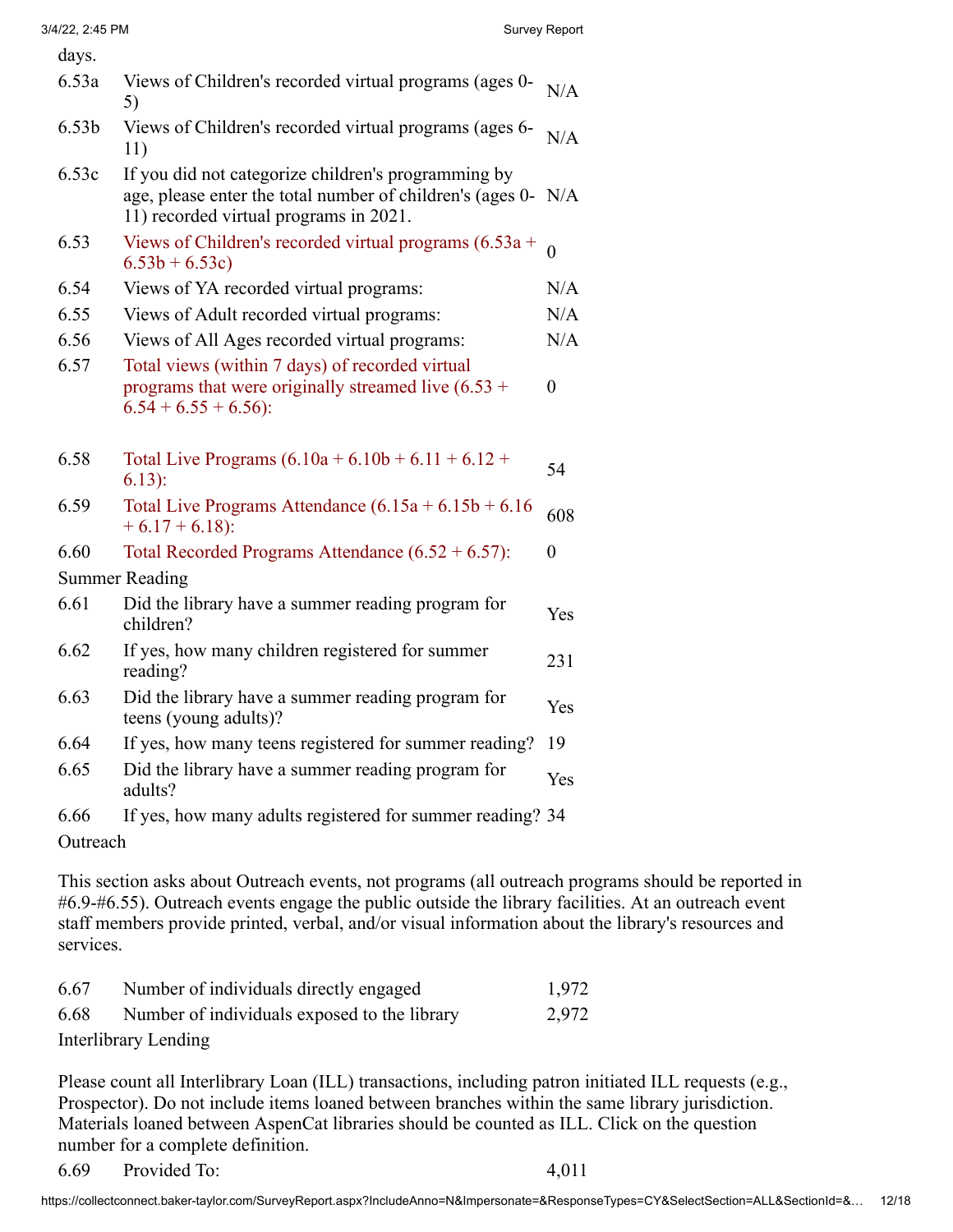| 3/4/22, 2:45 PM |                                                                        | Survey Report |
|-----------------|------------------------------------------------------------------------|---------------|
|                 | Materials loaned to other library jurisdictions.                       |               |
| 6.70            | Received from:<br>Materials borrowed from other library jurisdictions. | 987           |

Public Service Hours

When reporting public service hours and number of weeks outlet is open, ONLY include the hours/weeks when the building was open to the public - meaning that the public could enter the building. Services offered while the building was closed to the public (curbside pickup, etc.) should not be included in your report of public service hours and number of weeks an outlet is open. Numbers of hours and weeks that staff provided service to the public while the library was closed to the public will be reported at the outlet level.

| 6.71 | <b>Annual Public Service Hours:</b><br>Total of all hours for all outlets reported in Section 15. | 2,612 |
|------|---------------------------------------------------------------------------------------------------|-------|
| 6.72 | Weekly Evening & Weekend Hours:                                                                   |       |
|      | Number of public service hours per week open after                                                | 12    |
|      | 5:00 pm and on the weekend.                                                                       |       |
|      | Professional Development Expenditures                                                             |       |
| 6.73 | How much did your library spend on professional<br>development last year?                         | 25    |

## **Range of Professional Salaries #7.1-7.23**

#### **Survey deadline: March 19, 2021**

Please provide the current, actual salaries for the listed positions at your library, i.e., report the salaries being paid to employees as of today, not the possible salary range for a particular job classification. If a position does not exist in your library, simply enter N/A. Report these figures in whole dollars, and, if necessary, convert to an annual salary. If a range does not exist, please report the actual salary in the "High" column.

 $MLS = a$  master's degree in library and/or information studies.

Director - Chief officer of the library or library system.

| 7.1 | Annual Salary:                     | \$58,535 |
|-----|------------------------------------|----------|
| 7.2 | Number of Hours Paid per Week:     | 40       |
| 7.3 | Does this position require an MLS? | Yes.     |

Associate Director - Persons who report to the Director and manage major aspects of the library operation (e.g., technical services, public services, collection development, systems/automation).

| 7.4 | Annual Salary (High):                                                  | N/A |
|-----|------------------------------------------------------------------------|-----|
| 7.5 | Number of Hours Paid per Week:                                         | N/A |
| 7.6 | Annual Salary (Low):                                                   | N/A |
| 7.7 | Number of Hours Paid per Week:                                         | N/A |
| 7.8 | Is anyone in this position category required to have an<br>MLS degree? | No  |

Department Heads, Coordinators, Senior Managers - persons who supervise one or more librarians with MLS degrees.

| 7.9  | Annual Salary (High):          | N/A |
|------|--------------------------------|-----|
| 7.10 | Number of Hours Paid per Week: | N/A |
| 7.11 | Annual Salary (Low):           | N/A |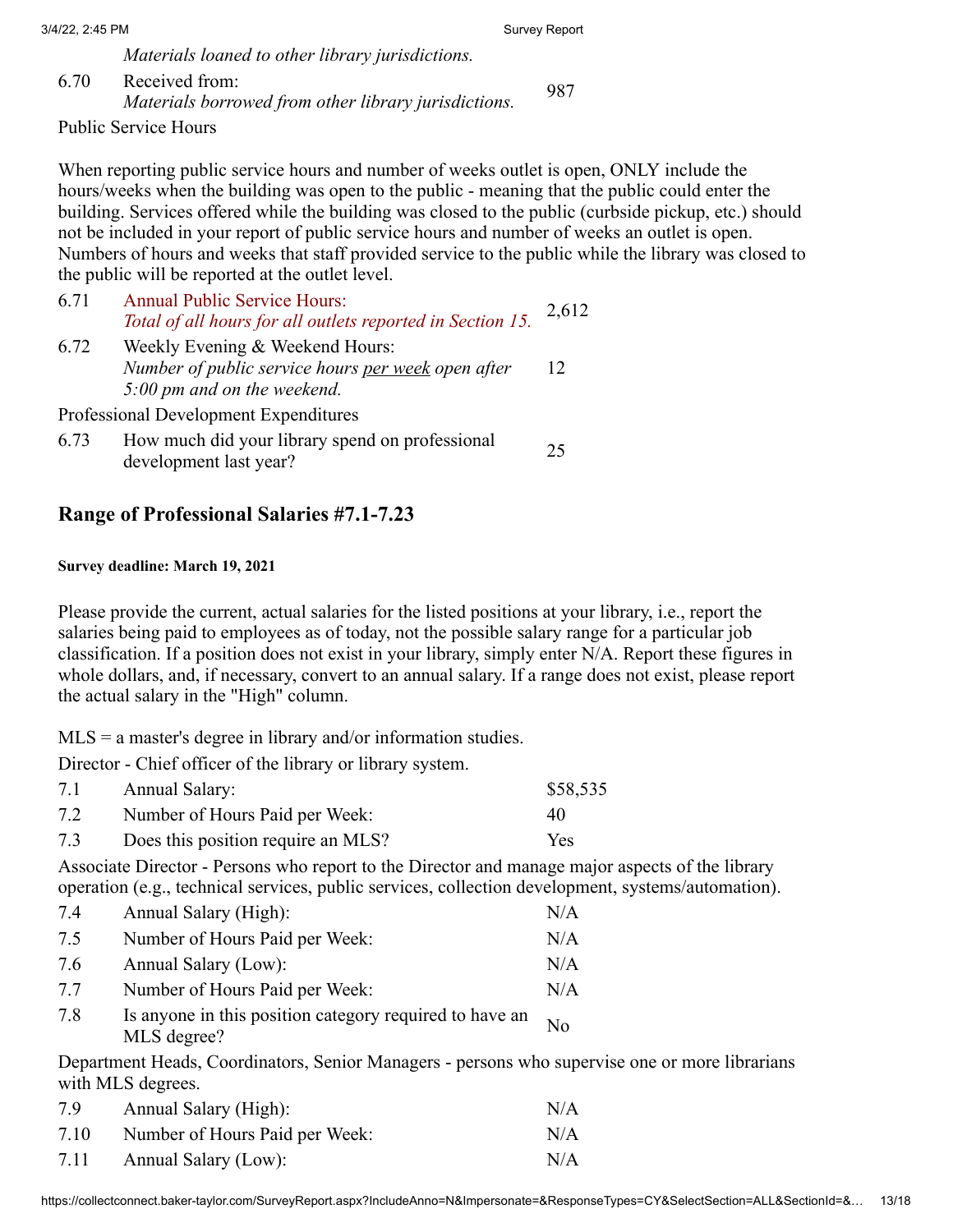| 3/4/22, 2:45 PM |                                                                                                                                                | Survey Report  |
|-----------------|------------------------------------------------------------------------------------------------------------------------------------------------|----------------|
| 7.12            | Number of Hours Paid per Week:                                                                                                                 | N/A            |
| 7.13            | Is anyone in this position category required to have an<br>MLS degree?                                                                         | No             |
|                 | Managers or Supervisors of Staff - persons who supervise staff in any part of the library but do not<br>supervise librarians with MLS degrees. |                |
| 7.14            | Annual Salary (High):                                                                                                                          | \$38,334       |
| 7.15            | Number of Hours Paid per Week:                                                                                                                 | 40             |
| 7.16            | Annual Salary (Low):                                                                                                                           | N/A            |
| 7.17            | Number of Hours Paid per Week:                                                                                                                 | N/A            |
| 7.18            | Is anyone in this position category required to have an<br>MLS degree?                                                                         | N <sub>o</sub> |
|                 | Librarian - Non-supervisor - librarians who were not reported earlier and who do not supervise.                                                |                |
| 7.19            | Annual Salary (High):                                                                                                                          | N/A            |
| 7.20            | Number of Hours Paid per Week:                                                                                                                 | N/A            |
| 7.21            | Annual Salary (Low):                                                                                                                           | N/A            |
|                 |                                                                                                                                                |                |

| 7.22 | Number of Hours Paid per Week:                                              | N/A |
|------|-----------------------------------------------------------------------------|-----|
| 7.23 | Is anyone in this position category required to have an $N0$<br>MLS degree? |     |

## **Paraprofessional and Clerical Salaries #8.1-8.4**

#### **Survey deadline: March 18, 2022**

Please provide the current, actual wages for the following positions at your library, i.e., report the hourly wage being paid to employees as of today, not the possible wage range for a particular job classification.

Library Assistant/Technician - persons who perform paraprofessional tasks that require library specific training including, but not limited to, circulation, cataloging, interlibrary loan, or reference.

| 8.1 | High Hourly Wage: | \$15.05 |
|-----|-------------------|---------|
| 8.2 | Low Hourly Wage:  | \$13.85 |

Library Clerk - persons who perform tasks requiring less training than assistants or technicians; duties may include, but are not limited to, checking materials in and out, sorting, shelving, shipping and receiving library materials.

| 8.3 | High Hourly Wage: | \$13.20 |
|-----|-------------------|---------|
| 8.4 | Low Hourly Wage:  | \$12.32 |

## **Reconsideration Report #9.1-9.3**

#### **Survey deadline: March 18, 2022**

Please indicate below the challenges to materials and the Internet your library received in the past year. A challenge is defined as any attempt to remove or restrict library resources based upon the objections of a person or group.

- 9.1 How many challenges to library books, materials, events, or exhibits did your library receive in 2021?
- 9.2 How many challenges to the library's Internet access policy or Internet content were received during 2021?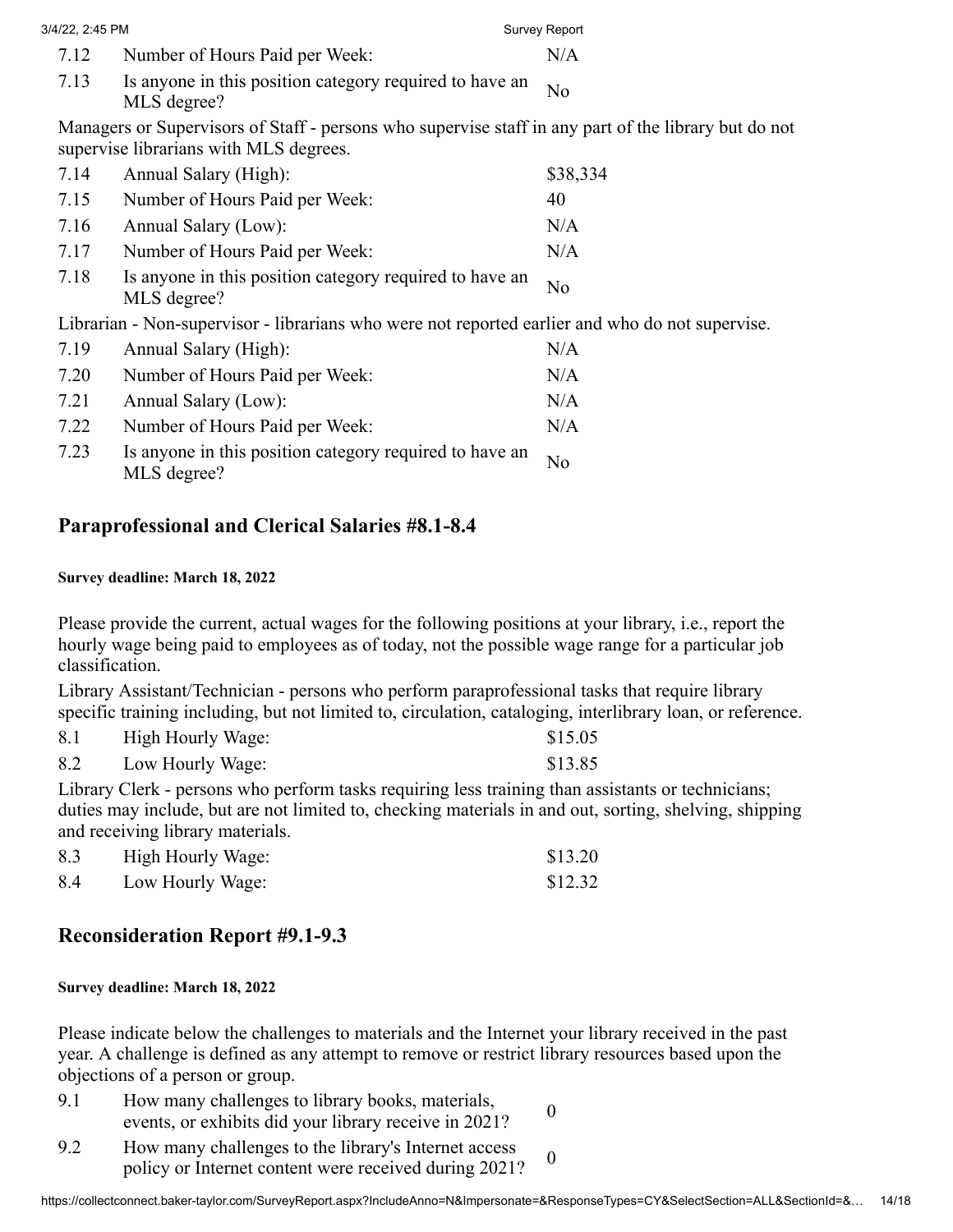9.3 How many separate titles, exhibits, WWW sites, etc., were involved?  $\theta$ 

## **Partnerships #10.1-10.2**

- 10.1 In 2021, did your library partner with one or more organizations or groups in order to better serve your community? YES/NO Yes
- 10.2 [If Yes to 10.1] How did your library engage with its partners in 2021? (Select all that apply):
- 10.2a Communication Library and partners communicate information about each other's programs, services, and/or resources by distributing promotional materials, Yes giving referrals, setting up displays, making presentations, etc.
- 10.2b Cooperative Library and partners provide mutual assistance in working toward a common goal by sponsoring activities, donating incentives, recruiting volunteers, etc. Yes
- 10.2c Collaborative Library and partners work together to jointly develop and deliver programs or services by sharing staff, resources, and/or costs. Yes

## **Friends of the Library #11.1-11.2**

#### **Survey deadline: March 18, 2022**

Please provide the most current information for your library's friends group.

- 11.1 Does your library have a Friends of the Library group? Yes
- 11.2 If yes, how many members are in your Friends group? 171

## **Library Foundation #12.1-12.2**

#### **Survey deadline: March 18, 2022**

Please provide the most current information for your library's foundation.

12.1 Does your library have a Foundation? No 12.2 If yes, how many members are in your Library<br>Foundation?

## **Current Trustees List #13.1-13.18**

#### **Survey deadline: March 18, 2022**

Please provide the most current information for your library's trustees (i.e., who are library's trustees as of today).

|              | 13.1 Name of Chair:   | Gary Oxley          |
|--------------|-----------------------|---------------------|
|              | 13.2 Mailing address: | 102 E Parmenter St. |
| $13.3$ City: |                       | Lamar               |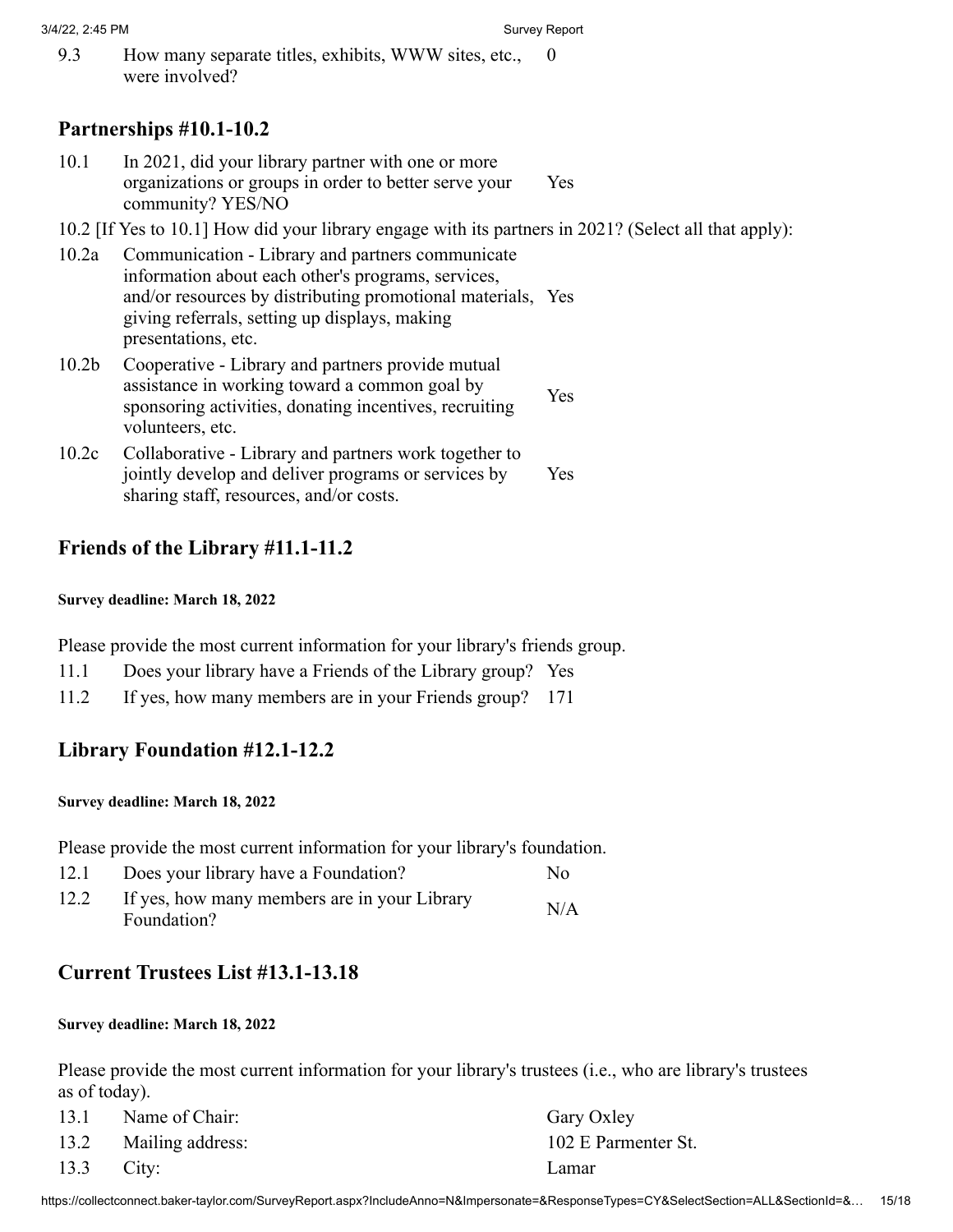13.4 State: CO 13.5 Zip: 81052

13.6 Home phone: (719) 336-1293

13.7 Business phone: N/A

13.8 E-mail address: oxox7@aol.com

13.9 Term Expires: Feb. 2024

## **Other members**

13.10 Name: Kaye Hainer

- 13.11 Mailing address: 102 E Parmenter St.
- 13.12 City: Lamar
- 13.13 State: CO

13.14 Zip: 81052

13.15 Home phone: (719) 336-1293

- 13.16 Business phone: N/A
- 
- 13.18 Term Expires: Feb. 2023
- 
- 13.11 Mailing address: 102 E Parmenter St.
- 13.12 City: Lamar
- 13.13 State: CO
- 13.14 Zip: 81052
- 13.15 Home phone: (719) 336-1293
- 13.16 Business phone: N/A
- 
- 13.18 Term Expires: Feb. 2026
- 13.10 Name: Judy Arnold
- 13.11 Mailing address: 102 E Parmenter St.
- 13.12 City: Lamar
- 13.13 State: CO
- 13.14 Zip: 81052
- 13.15 Home phone: (719) 336-1293
- 13.16 Business phone: N/A
- 
- 13.18 Term Expires: Feb. 2027
- 13.10 Name: George Gotto
- 13.11 Mailing address: 102 E Parmenter St.
- 13.12 City: Lamar
- 13.13 State: CO
- 13.14 Zip: 81052
- 13.15 Home phone: (719) 336-1293
- 13.16 Business phone: N/A
- 13.17 E-mail address: gsgiii495@gmail.com
- 13.18 Term Expires: Feb. 2025

13.17 E-mail address: khainer73@hotmail.com 13.10 Name: Janette Erdman 13.17 E-mail address: janette.erdman1953@gmail.com 13.17 E-mail address: shiloh1941@gmail.com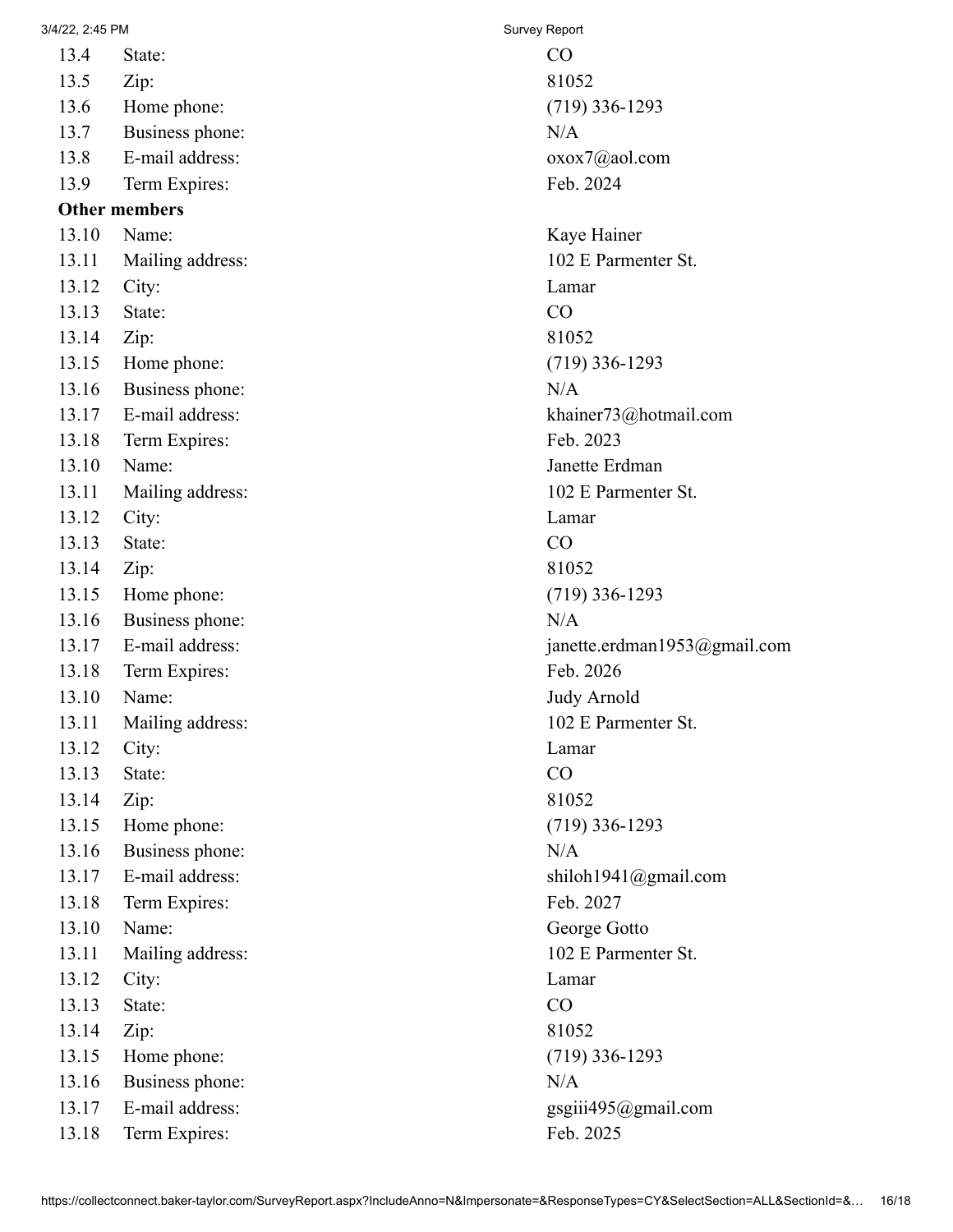## **Feedback #14.1-14.2**

14.1 How does your library use annual report data? Please mark all that apply.

The library uses data to...

| Report to our governing body (e.g., library board or city Yes<br>council) |                                   |
|---------------------------------------------------------------------------|-----------------------------------|
| Report to advisory groups                                                 | Yes                               |
| Inform friends groups and foundations                                     | Yes                               |
| Manage resources (e.g., staff time, library hours,<br>collections)        | <b>Yes</b>                        |
| Inform strategic plans                                                    | Yes                               |
| Establish quantitative measures of success                                | Yes.                              |
| Compare our library to peer libraries (e.g.,<br>benchmarking)             | Yes                               |
| Identify usage and resource trends at the library                         | <b>Yes</b>                        |
| Other, please specify                                                     | Advertise services to the public. |
|                                                                           |                                   |

For further comments and questions, contact Charissa Brammer at  $Brammer$   $c@cde.state.co.us.$ 

14.2 General Feedback:

## **Outlet Data #15.1-15.26**

#### **Survey deadline: March 18, 2022**

This section reports outlet data. Please complete items 15.13 - 15.20a, including square footage, hours, and weeks open for EACH of your outlets.

Many of the fields in this section cannot be altered. Changes cannot be made here to items 15.1 - 15.12 & 15.21 - 15.24. If changes need to be made to these items, including adding or deleting outlets, please contact Charissa Brammer, at **brammer** c@cde.state.co.us.

Data reported in this section will be used to update the statewide library directory.

| 15.1  | LIB ID:                                                                   | <b>FSCS0068</b>              |
|-------|---------------------------------------------------------------------------|------------------------------|
| 15.2  | <b>FSCS ID:</b>                                                           | CO0068-002                   |
| 15.3  | Name:                                                                     | <b>LAMAR PL</b>              |
| 15.4  | <b>Street Address:</b>                                                    | <b>102 EAST PARMENTER ST</b> |
| 15.5  | City:                                                                     | <b>LAMAR</b>                 |
| 15.6  | County of the Outlet:                                                     | <b>PROWERS</b>               |
| 15.7  | Zip:                                                                      | 81052                        |
| 15.8  | Phone:                                                                    | $(719)$ 336-4632             |
| 15.9  | Outlet Type Code:                                                         | CE                           |
| 15.10 | Metropolitan Status Code:                                                 | N <sub>O</sub>               |
| 15.11 | Number of Bookmobiles in the Bookmobile Outlet<br>Record:                 | $\boldsymbol{0}$             |
| 15.12 | Square Footage:<br>If square footage has changed, please contact Charissa | 14,000                       |